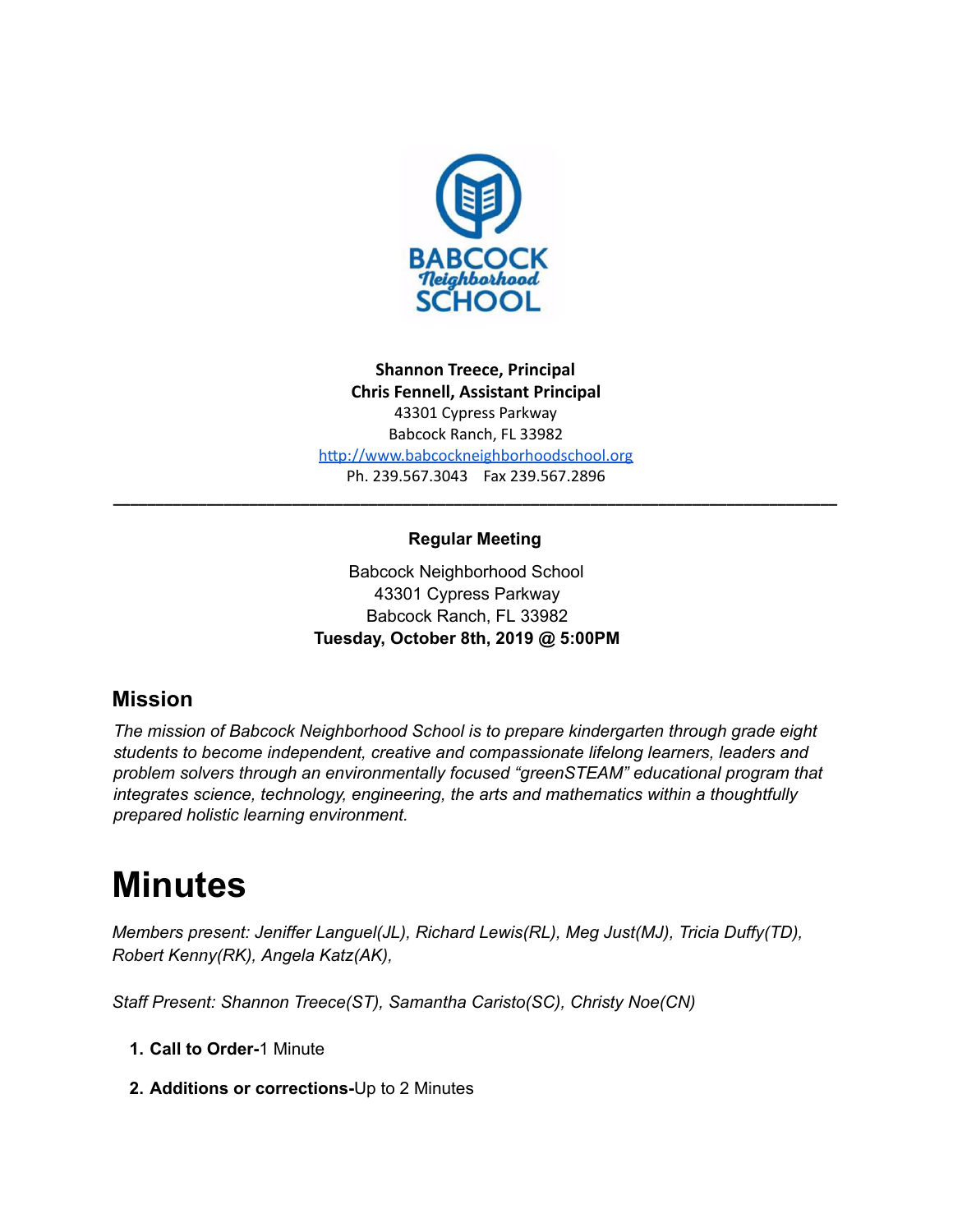## **3. Approval of Minutes ( )-**Up to 3 Minutes

*Motion to approve the minutes made by TD, seconded by RK*

*All "Ayes" Motion carries*

## **4. Public Comment on Agenda Item -**As Needed

**5. Reports-**Hold questions until after each presentation

\*Below, each Committee is to discuss (if applicable) (i) Dashboard and Monthly Report, (ii) proposed meeting schedule and proposed members, (iii) Strategic Planning Action Items and schedule for finalization, and (iv) propose committee agenda items two weeks in advance

## **Welcome new member Trish Duffy**

- a. Buildings and Grounds-*Up to 3 minutes* JL
- b. Finance*-Up to 3 minutes* RK, SFS
- c. Nominating-*Up to 1 minute* SS
- d. Academic-*Up to 1 minute MJ*
- e. Advancement-*Up to 1 minute* AK

*Motion to approve statement of purpose made by RK, seconded by TD All"Ayes" Motion carries*

- f. Audit-*Up to 1 minute* RL
- g. Babcock Ranch Update-*Up to 1 minute* BVM
- h. Principal-*Up to 7 minute* ST
- I. Consultant-*Up to 2 minute* CN

## **6. Consent Agenda**

- 1. School improvement plan
- 2. Teacher evaluation approval
- 3. Approve out of certification teachers
- 4. Engage with curriculum consultant

*Motion to approve consent agenda made by MJ, seconded by RK All "Ayes" Motion carries*

## **7. Old Business-**Up to 5 Minutes

a. Charter Contract Deadlines

## **8. New Business**

## **9. Comments-**As Needed

- a. Public
- c. Attorney